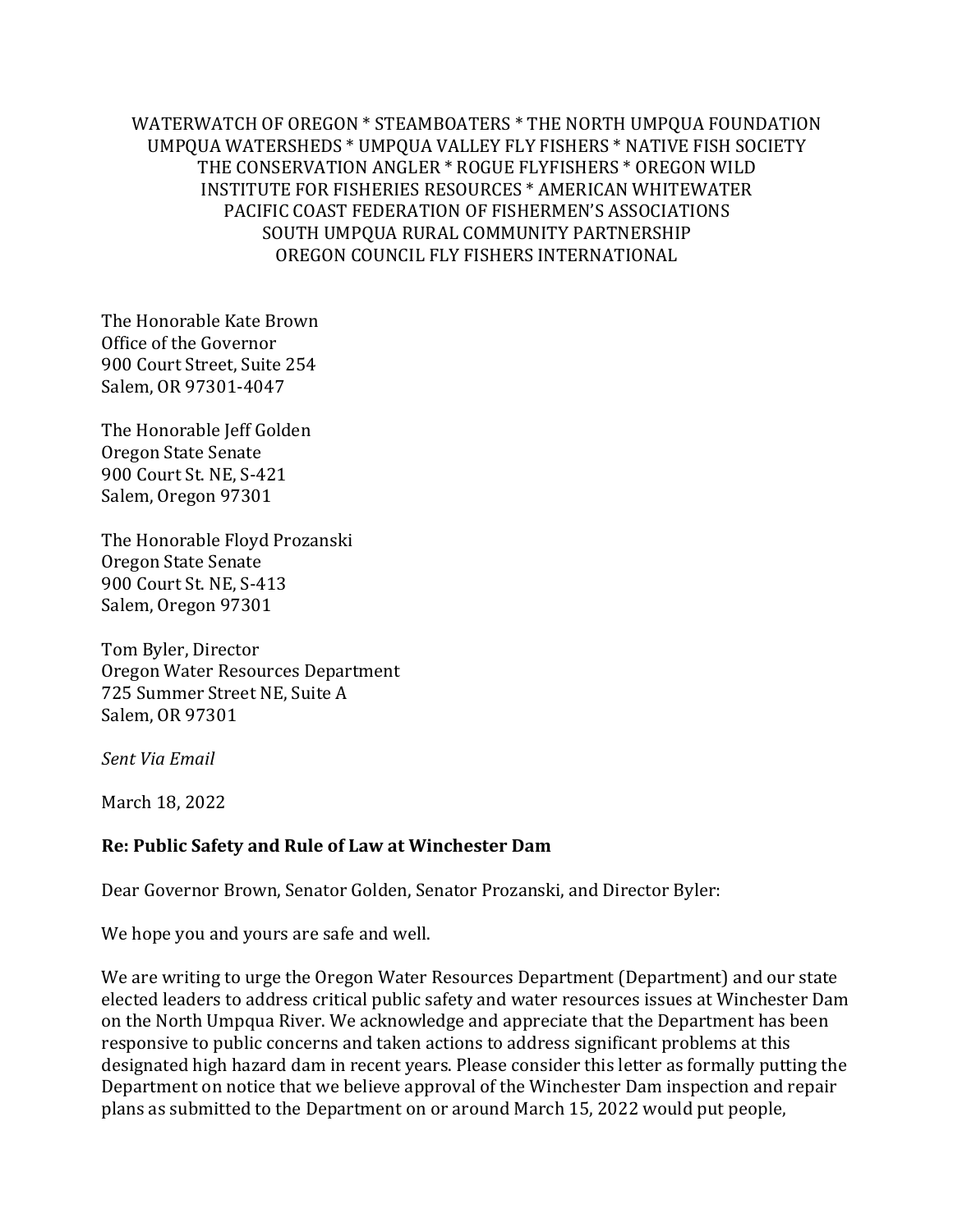property, and public drinking water supplies at unacceptable risk and likely violate state water law to the detriment of the North Umpqua's natural resources, river and fishery dependent communities, and the region's economy.

Since our last correspondence, the Department has acknowledged in personal communication and via email that Winchester Dam's approximately 370-foot-long and 17-foot-high wooden crib dam section is bowing and/or sagging. This is a concerning development.

Currently the Department, through authority described under OAR  $690-020-0140(1)$ , is reviewing a technical memo and final plans for a structural inspection and repair of the dam "to the minimum extent necessary" (DOWL Technical Memo, March 14, 2022) as proposed by the owner for summer  $2022.1$  We have reviewed these submitted plans and believe that they are substantially deficient, do not adequately describe or address known dam safety issues, and propose water management actions that would unlawfully injure the North Umpqua's two certificated instream water rights (Certificates 58839 and 81500) among other possible violations of state water law. We detail these issues and request corrective actions below:

1. The plans propose to lower the dam's reservoir in July by "a minimum of four feet" then refill the reservoir to "pre-work levels" upon completion of "Phase 1 work." The exact time span of Phase 1 work depends on pending Oregon Department of Fish and Wildlife approval, but we understand refill will occur either in late July or early August. It is unclear how this proposed reservoir refill could occur without injuries to downstream water rights, including certificated instream rights intended to protect the North Umpqua's invaluable fisheries, including Oregon Coast Coho, which are listed under the federal Endangered Species Act. We are aware that the dam owners possess pre-1909 claim SW 398 to store 300 acre-feet of water behind Winchester Dam. We are also aware that the Department officially and invariably estimates that Winchester's reservoir stores 700 acre-feet of water. There is no record of a water right that would allow storage of the additional 400 acre-feet. Indeed, an April 18, 1994 memorandum on file at the Department plainly states there is likely "about 400 acre-feet of illegal storage" behind Winchester Dam.<sup>2</sup> The Department cannot approve a plan to refill the additional 400 acre-feet of storage without a water right or a limited license, or in a way that would injure permitted or certificated water rights downstream. Further, the North Umpqua River is currently experiencing a crippling drought and record low returns of prized summer steelhead. During last year's drought, low flows and high water temperatures forced recreational fishing closures on the North Umpqua that disrupted rural river-dependent businesses and our region's economy, as well as world-class recreational opportunities and cherished traditions. Given water year projections, it is almost certain that the same scenario will play out this summer on the North Umpqua. The Department must not compound this wide-ranging harm to the river, our fisheries, and our communities by approving depletion of instream flows to refill what the Department identifies as "illegal storage" for the convenience of a small number of recreational reservoir owners. Setting aside other significant issues raised

 

<sup>&</sup>lt;sup>1</sup> Plans available here: https://bit.ly/3CU0Vu3 and memo here: https://bit.ly/3Ju0IA0

<sup>&</sup>lt;sup>2</sup> Memo available here: https://bit.ly/37ztxwU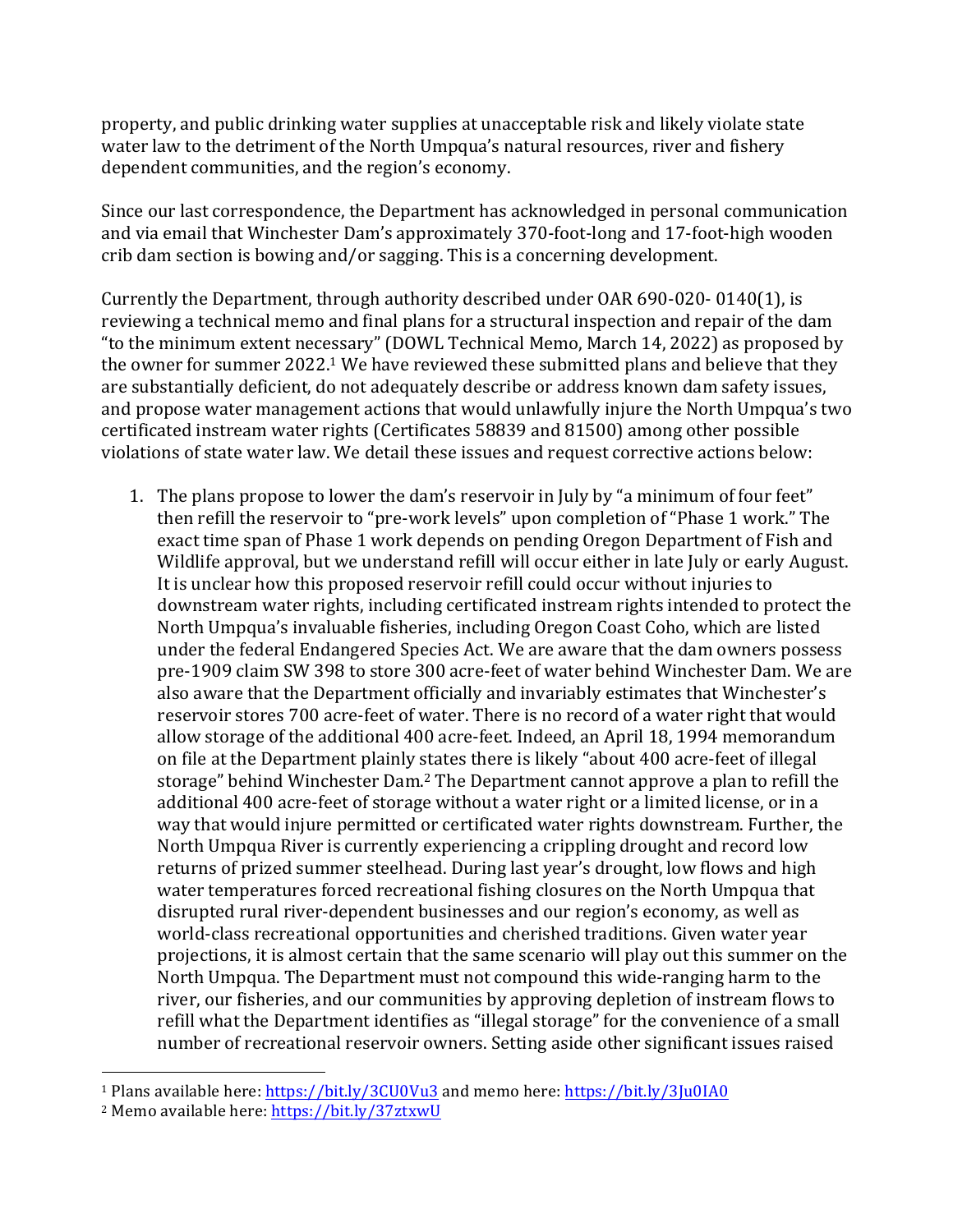by the facts stated above, we request that at a minimum the Department reject the plan as submitted and only approve a modified inspection and repair plan that does not unlawfully appropriate water or injure instream water rights. OAR  $690-020-0140(6)$ provides the Department discretion to consider plan alternatives that maintain water levels in most of the reservoir while conducting repairs in a manner that protects life, property, and infrastructure. For example, this may be achieved for the currently proposed Phase 1 work by dewatering and isolating only the work area through cofferdam construction.

- 2. The submitted plans fail to address or even acknowledge the known dam safety issue of the inadequately supported concrete cap covering approximately 200 feet of the dam's wooden crib section. This cap corresponds with one of the areas of visible bowing/sagging in the dam, as well as the area of the largest chronic voids and leaks through the dam face as documented by multiple past engineering reports in Department files. As stated on p. 11 of a 1976 report in Department files by the engineer of record who designed and installed this cap, "the currently proposed [concrete cap] structure will not be capable of resisting water pressures at flood conditions."<sup>3</sup> This 1976 report is not included on the list of referenced documents on p. S02 of the currently submitted "final plan" under review. A 1985 engineer's report on Winchester Dam in Department files states on p. 8 that, "[t]he wooden section adjacent to the Ogee section and continuing for 201.5 ft. to the north has a concrete cap, and this cap has numerous voids under it, these should be grouted to prevent shifting in the future." This same report further states on p. 7 that "[t]he wooden structure Dam with the concrete cap" ranks third among the dam's "most likely areas of failure."<sup>4</sup> This 1985 report is also omitted from the reference documents listed in the currently submitted "final plan." A 1987 engineer's report in Department files states on p. 4 that "[t]he cavity  $\int$  in the south end of the crib dam] is approximately 25 ft. wide by 5 ft. high by 15 ft. deep." It further states on p. 5: "When finer rock material was washed out, creating the cavity noted, the concrete load [of the 202-foot-long concrete cap] was carried by the  $12x12$  posts." On p. 9, this same report states that "[t]he concrete cap is only partially carried by the timber dam face as interior  $12x12$  posts carry most of this load. One fourth of the cap weight has been applied to the face of the dam."<sup>5</sup> This 1987 report at least is listed as a reference on p. S02 of the currently submitted plan. But despite this readily available information, the currently submitted plan proposes no quantity of replacement fill or any other reinforcement in the interior south crib area, only steel reinforcement on the timber dam face to provide "structural support." This would appear to leave three quarters of the weight of the concrete cap inadequately supported, while also apparently leaving critical interior supports uninspected, unreinforced, and unprotected by new fill from the force of the river's main current. For this reason, we request that the Department reject the plan as submitted and only approve a modified inspection and repair plan that inspects and takes action to address this known dam safety issue.
- <sup>3</sup> Report available here: https://bit.ly/3N1dLv4

 

- <sup>4</sup> Report available here: https://bit.ly/3tqw8la
- <sup>5</sup> Report available here: https://bit.ly/36tuCpx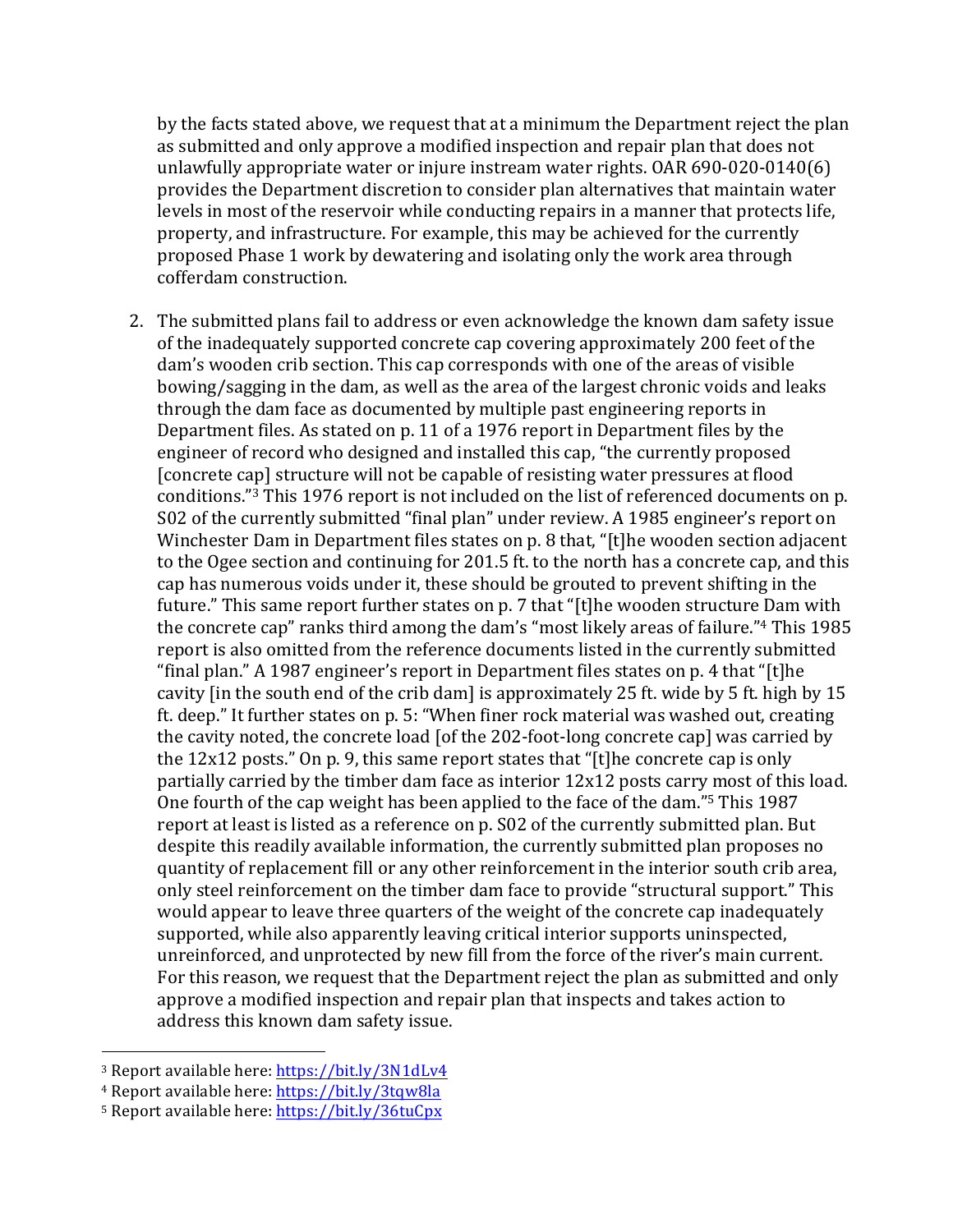3. The submitted plan purports to address future "shifting" and "structural support" of the entire crib dam, but provides no quantitative information or analysis to support this assertion or provide a baseline to evaluate the current and future rate of dam deformation. Nor do the submitted plans provide any information or analysis regarding the easily observed sagging/bowing in the crib dam. This apparently longstanding dam safety issue precipitated installation of control points and alignment measurements at the dam in the 1980s, but there is no reference to these control points nor to data derived from these control points in the currently submitted plans. A 1986 engineer's report in Department files states on p. 5 that "[t]he alignment of the dam is generally good. New control points were set in the concrete cap that will show any movement in the future." This same report states on p. 6: "The control points on the powerhouse were checked again, and no movement was detected, as was previously the case."<sup>6</sup> This 1986 report is also omitted from the reference documents listed in the currently submitted "final plan." A 1987 engineer's report in Department file states on p. 6: "The alignment of the dam is generally good. All of the points set in the concrete cap and powerhouse show no movements."<sup>7</sup> This report is listed as a reference in the submitted final plan but the information regarding control points is omitted. The two reports referenced here were produced by an engineering firm, OBEC, absorbed into the engineering firm DOWL, now overseeing dam inspection and repair. DOWL should already be in possession of both these reports and the preexisting control point data. They must share this data with the Department and the public. For the reasons above, we request that the Department reject the plan as submitted and only approve a modified inspection and repair plan that includes available control point data and analysis of dam alignment and movement to allow for appropriate evaluation of the adequacy of the proposed "minimum" repairs. We also request that the Department incorporate the use of these control points and data into annual Winchester Dam inspections going forward.

We do not believe it is in the public interest to adopt a rushed process to minimally repair this dam solely for the convenience of a small group of recreational reservoir owners, especially after these owners have chosen to delay taking this action for years after receiving written requests by the Department starting in 2019.

Finally, we strongly urge the Department to reject the Winchester Dam owners' recent request to reduce the dam's hazard rating from "high" to "significant." There is no support for the requested action. The analysis provided in the dam owner's submitted November 12, 2021 reclassification memo in support of this request clearly indicates that this dam qualifies under statute and rule for its current "high" hazard rating.<sup>8</sup> The argument that persons recreating below the dam will not perish but instead "take notice" in time to move through a rugged river channel and up out of harms way of a breach of a dam currently without any breach warning system or on site personnel is an unrealistic and outrageous approach to

 

 $7$  Ibid at 5.

 $6$  Report available here: https://bit.ly/3ij4y35

<sup>8</sup> Memo available here: https://bit.ly/3ihEzct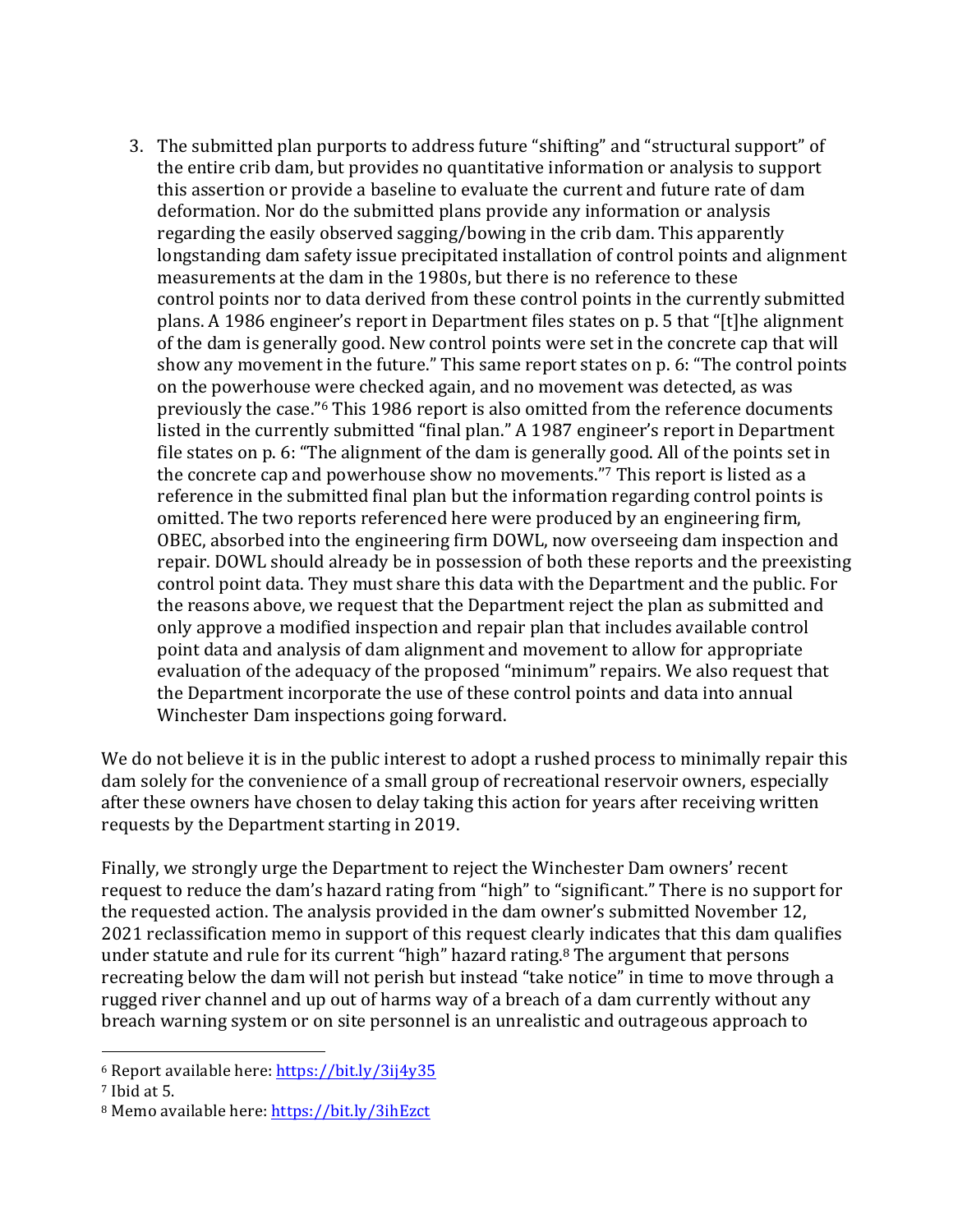public safety. This memo and its rationale, which evaluates only flood and dry season sunny day flows, also ignores the extremely high popularity of the area below the dam among fishermen and boaters during wet season mid-level flows. It also ignores the difficulties facing anyone attempting to safely pilot and disembark from a driftboat or similar watercraft in a rapidly rising river containing multiple rapids, thick vegetation, and other obstacles, especially with children or elderly passengers who commonly enjoy recreating below the dam. We strongly oppose this reclassification request.

As we have stated before, members of our organizations, our families, our neighbors, and our friends live and/or recreate in the river below this dam, or depend on the salmon resources from this river for our livelihoods. The people, property, and public infrastructure of the North Umpqua River below Winchester Dam are currently at unacceptable risk of harm because the dam owners have ignored or put off Department requests and warnings over many years, and are now attempting to cut corners and rush a necessary inspection and repair. We urge you all to please support and take action now to correct this problem and ensure safety for our families, friends, and neighbors.

Sincerely,

Jim McCarthy Southern Oregon Program Director WaterWatch of Oregon

**Jeff Dose** President **Steamboaters** 

Becky McRae Chair The North Umpqua Foundation

Stanley Petrowski President South Umpqua Rural Community Partnership

Kirk Blaine Southern Oregon Regional Coordinator Native Fish Society

Mike McCov President Umpqua Valley Fly Fishers

Kasey Hovik Executive Director Umpqua Watersheds